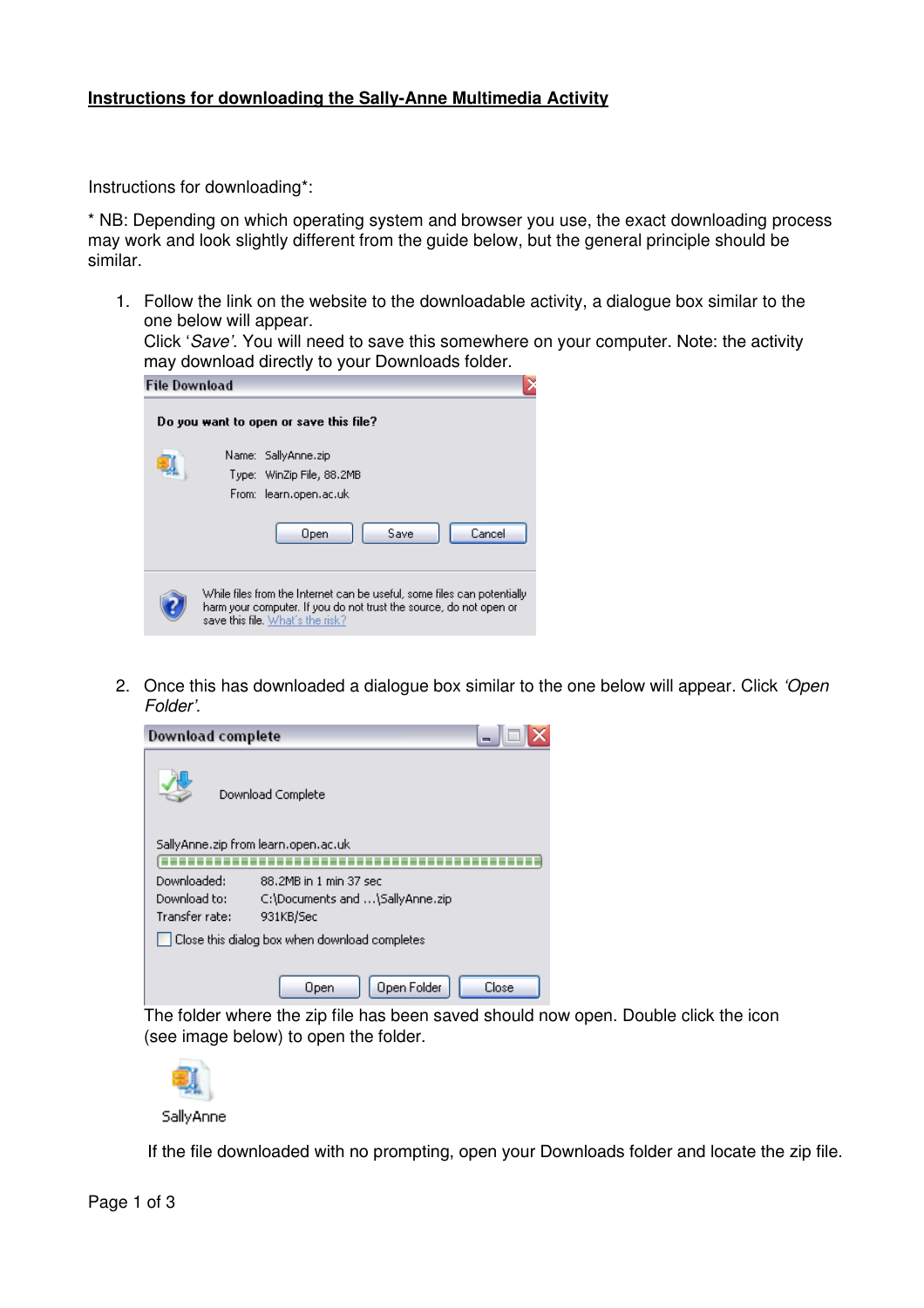3. A page similar to the one below will open.

| 曳                                                              | WinZip - SallyAnne.zip                               |                                |              |         |      |         |      |          |        |            |
|----------------------------------------------------------------|------------------------------------------------------|--------------------------------|--------------|---------|------|---------|------|----------|--------|------------|
| File                                                           |                                                      | Actions View Jobs Options Help |              |         |      |         |      |          |        |            |
| New                                                            | Open                                                 | Favorites                      | Add          | Extract | Mail | Encrypt | View | CheckOut | Wizard | View Style |
| Address $\lambda$                                              |                                                      |                                |              |         |      |         |      |          |        |            |
| Folders<br><br>[SallyAnne.zip]<br>Θ<br>$\mathbf{H}$<br>n.<br>⊕ | Sally-AnneMM<br>images<br>Scripts<br>VLE-FlashPlayer | $\times$                       | Sally-AnneMM |         |      |         |      |          |        |            |

Click 'Extract' on the toolbar at the top.

Then a dialogue box similar to the one below will appear. You will now need to choose a location on your computer to extract the files to.

If you've located the zip file in your Downloads folder instead, right click the file and select Extract.

|                                     | Extract - C:\Documents and Settings\ad4436\Desktop\SallyAnne.zip                                                                                                                                             |                                                                      | x                                |
|-------------------------------------|--------------------------------------------------------------------------------------------------------------------------------------------------------------------------------------------------------------|----------------------------------------------------------------------|----------------------------------|
| Extract to:                         | C:\Documents and Settings\ad4436\Desktop                                                                                                                                                                     | v                                                                    |                                  |
| Desktop<br>My Documents             | Desktop<br>ß<br>Θ<br>My Computer<br>■ 3½ Floppy (A:)<br>Local Disk (C:)<br>DVD/CD-RW Drive (D:)<br>ad4436 on 'hulse' (P:)<br>oubs-team on 'esaki' [T:]<br>apps on 'Ou-apps1' (Z:)<br>My Network Places<br>田山 | SK124Resources on 'esaki\ces\courses\Sk124\HTML_Guide' [Y:]          | 를                                |
| My Computer<br>My Network<br>Places | Files<br>Selected files/folders<br>All files/folders in current folder<br>All files/folders in archive<br>Files in Archive:                                                                                  | Open Explorer window<br>Overwrite existing files<br>Skip older files | Extract<br>Cancel<br><b>Help</b> |

4. Once you have selected the location, click 'Extract', and a dialogue box similar to the one below will appear.

| WinZip                  | i. |
|-------------------------|----|
|                         |    |
| Extracting Asset5-1.flv |    |
|                         |    |
| Cancel                  |    |